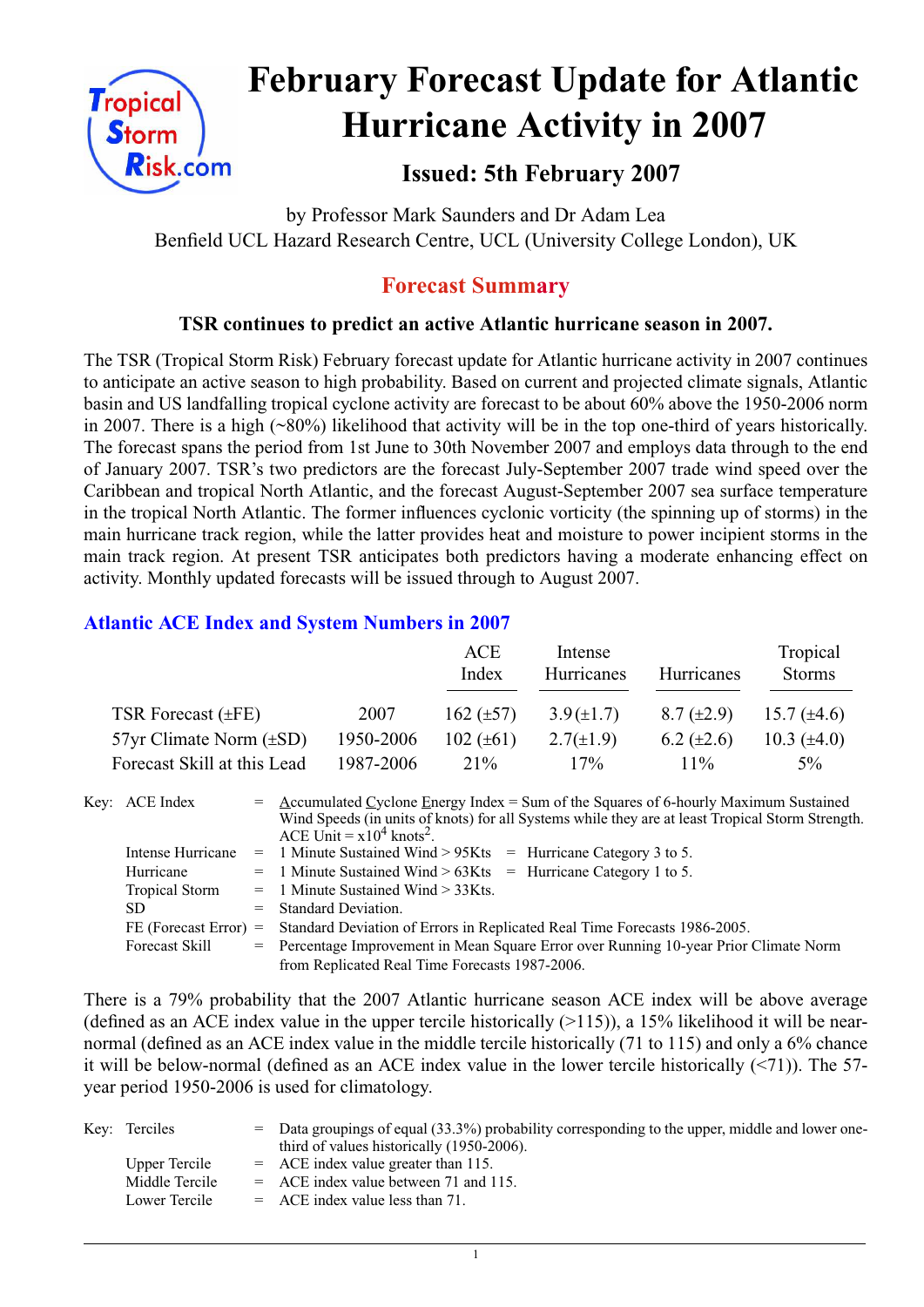#### **ACE Index & Numbers Forming in the MDR, Caribbean Sea and Gulf of Mexico in 2007**

|                                |           | ACE<br>Index   | Intense<br>Hurricanes | Hurricanes      | Tropical<br><b>Storms</b> |
|--------------------------------|-----------|----------------|-----------------------|-----------------|---------------------------|
| TSR Forecast $(\pm FE)$        | 2007      | 135 $(\pm 55)$ | $3.6(\pm 1.5)$        | 6.4 $(\pm 2.5)$ | $10.9 \ (\pm 3.9)$        |
| $57yr$ Climate Norm $(\pm SD)$ | 1950-2006 | 79 $(\pm 59)$  | $2.3 (\pm 1.8)$       | 4.3 $(\pm 2.5)$ | 7.0 $(\pm 3.3)$           |
| Forecast Skill at this Lead    | 1987-2006 | 23%            | 26%                   | 21%             | $10\%$                    |

The Atlantic hurricane Main Development Region (MDR) is the region  $10^{\circ}$ N -  $20^{\circ}$ N,  $20^{\circ}$ W -  $60^{\circ}$ W between the Cape Verde Islands and the Caribbean Lesser Antilles. A storm is defined as having formed within this region if it reached at least tropical depression status while in the area.

There is a 79% probability that in 2007 the MDR, Caribbean Sea and Gulf of Mexico ACE index will be above average (defined as an ACE index value in the upper tercile historically (>91)), a 17% likelihood it will be near-normal (defined as an ACE index value in the middle tercile historically (40 to 91) and only a 4% chance it will be below-normal (defined as an ACE index value in the lower tercile historically (<40)). The 57-year period 1950-2006 is used for climatology.

#### **USA Landfalling ACE Index and Numbers in 2007**

|                                        |      | ACE<br>Index      | Hurricanes      | Tropical<br><b>Storms</b> |
|----------------------------------------|------|-------------------|-----------------|---------------------------|
| TSR Forecast $(\pm FE)$                | 2007 | 4.0 $(\pm 1.6)$   | 2.2 $(\pm 1.4)$ | 4.7 $(\pm 2.0)$           |
| 57yr Climate Norm $(\pm SD)$ 1950-2006 |      | $2.4 \ (\pm 2.2)$ | 1.5 $(\pm 1.3)$ | 3.1 $(\pm 2.0)$           |
| Forecast Skill at this Lead 1987-2006  |      | 23%               | 15%             | $11\%$                    |

| Key: ACE Index           | $=$ Accumulated Cyclone Energy Index $=$ Sum of the Squares of hourly Maximum     |
|--------------------------|-----------------------------------------------------------------------------------|
|                          | Sustained Wind Speeds (in units of knots) for all Systems while they are at least |
|                          | Tropical Storm Strength and over the USA Mainland (reduced by a factor of 6).     |
|                          | ACE Unit = $x10^4$ knots <sup>2</sup> .                                           |
| Landfall Strike Category | = Maximum 1 Minute Sustained Wind of Storm Directly Striking Land.                |
| <b>USA Mainland</b>      | $=$ Brownsville (Texas) to Maine.                                                 |

USA landfalling intense hurricanes are not forecast since we have no skill at any lead.

There is an 81% probability that in 2007 the USA landfalling ACE index will be above average (defined as a USA ACE index value in the upper tercile historically  $(>2.57)$ ), a 15% likelihood it will be nearnormal (defined as a USA ACE index value in the middle tercile historically (1.12 to 2.57) and only a 4% chance it will be below-normal (defined as a USA ACE index value in the lower tercile historically  $(\leq 1.12)$ ). The 57-year period 1950-2006 is used for climatology.

#### **Caribbean Lesser Antilles Landfalling Numbers in 2007**

|                                                                                                                                                                                                                                                                                                                                                                      |           | ACE<br>Index    | Intense<br>Hurricanes | Hurricanes      | Tropical<br><b>Storms</b> |
|----------------------------------------------------------------------------------------------------------------------------------------------------------------------------------------------------------------------------------------------------------------------------------------------------------------------------------------------------------------------|-----------|-----------------|-----------------------|-----------------|---------------------------|
| TSR Forecast $(\pm FE)$                                                                                                                                                                                                                                                                                                                                              | 2007      | 2.4 $(\pm 2.4)$ | $0.4~(\pm 0.4)$       | $0.7 (\pm 0.7)$ | $1.7(\pm 1.1)$            |
| $57yr$ Climate Norm $(\pm SD)$                                                                                                                                                                                                                                                                                                                                       | 1950-2006 | 1.4 $(\pm 2.0)$ | $0.2 \ (\pm 0.5)$     | $0.4~(\pm 0.7)$ | 1.1 $(\pm 1.0)$           |
| Forecast Skill at this Lead                                                                                                                                                                                                                                                                                                                                          | 1987-2006 | $0\%$           | 6%                    | $14\%$          | $0\%$                     |
| Key: ACE Index<br>$=$ Accumulated Cyclone Energy Index = Sum of the Squares of hourly Maximum<br>Sustained Wind Speeds (in units of knots) for all Systems while they are at least<br>Tropical Storm Strength and within the boxed region $(10^{\circ}N-18^{\circ}N,60^{\circ}W-63^{\circ}W)$<br>(reduced by a factor of 6). ACE Unit = $x10^4$ knots <sup>2</sup> . |           |                 |                       |                 |                           |

| Landfall Strike Category | = Maximum 1 Minute Sustained Wind of Storm Directly Striking Land. |
|--------------------------|--------------------------------------------------------------------|
| Lesser Antilles          | = Island Arc from Anguilla to Trinidad Inclusive.                  |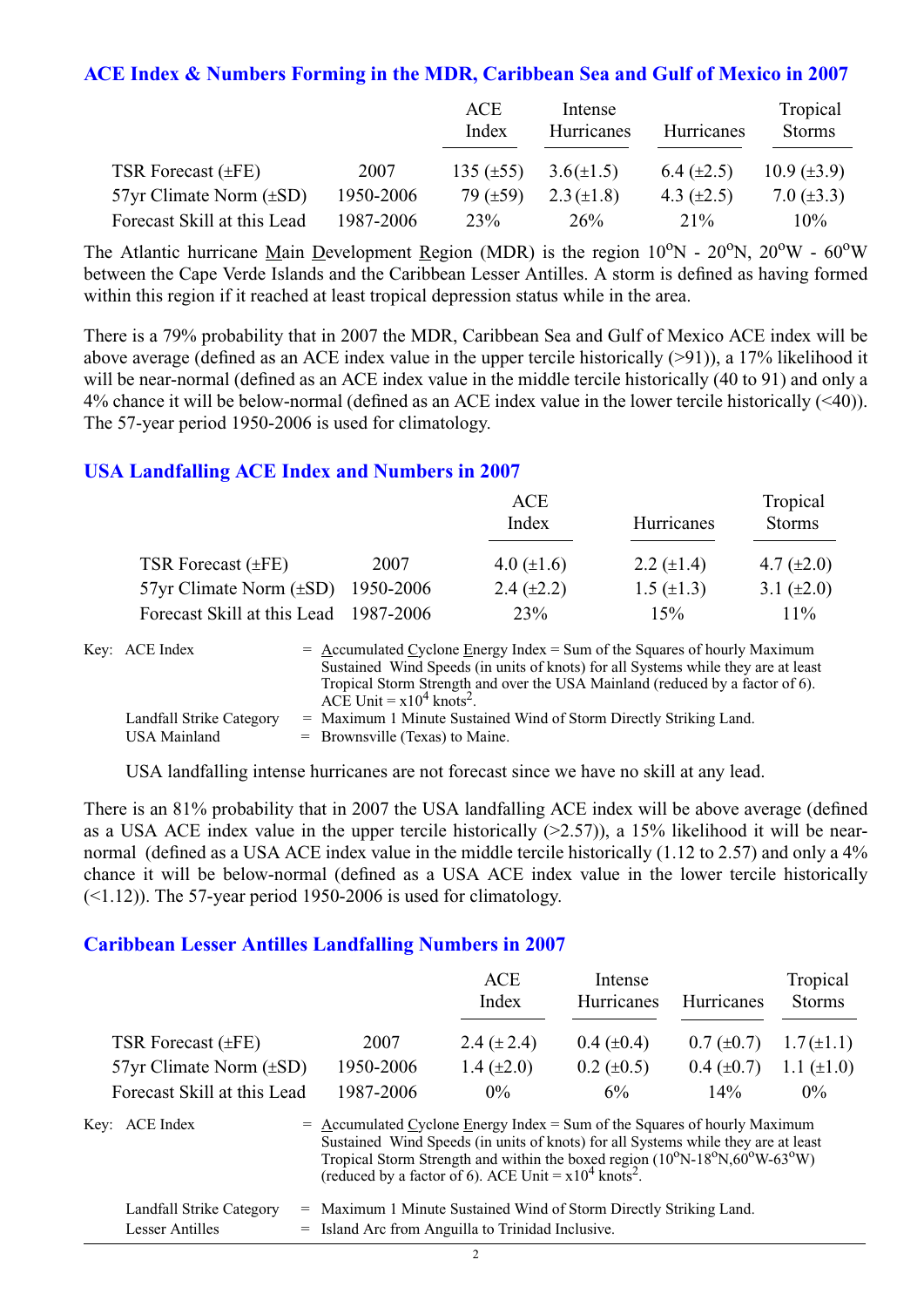## **Key Predictors for 2007**

The key factors behind the TSR forecast for an above-average hurricane season in 2007 are the anticipated moderate enhancing effect of July-September forecast trade winds at 925mb height over the Caribbean Sea and tropical North Atlantic region  $(7.5^{\circ}N - 17.5^{\circ}N, 30^{\circ}W - 100^{\circ}W)$ , and of August-September forecast sea surface temperature for the Atlantic MDR ( $10^{\circ}$ N -  $20^{\circ}$ N,  $20^{\circ}$ W -  $60^{\circ}$ W). The current forecasts for these predictors are  $0.68\pm0.70$  ms<sup>-1</sup> (up from last month's value of  $0.53\pm0.74$  ms<sup>-1</sup>) weaker than normal (1977-2006 climatology) and  $0.27\pm0.28^{\circ}$ C (up slightly from last month's value of  $0.25\pm0.29$ °C) warmer than normal (1977-2006 climatology). The forecast skills (assessed for the period 1987-2006) for these predictors at this lead are 41% and 40% respectively.

## **Further Information and Next Forecast**

Further information about TSR forecasts, verifications and hindcast skill as a function of lead time may be obtained from the TSR web site *http://tropicalstormrisk.com*. The next TSR monthly forecast update for the 2007 Atlantic hurricane season will be issued on the 5th March 2007.

#### **Appendix - Predictions from Previous Months**

| <b>Atlantic ACE Index and System Numbers 2007</b> |            |                     |                                    |                 |                       |  |  |
|---------------------------------------------------|------------|---------------------|------------------------------------|-----------------|-----------------------|--|--|
|                                                   |            | <b>ACE</b><br>Index | Named<br>Tropical<br><b>Storms</b> | Hurricanes      | Intense<br>Hurricanes |  |  |
| Average Number $(\pm SD)$ (1950-2006)             |            | $102 (\pm 61)$      | $10.3 \ (\pm 4.0)$                 | $6.2 (\pm 2.6)$ | $2.7 (\pm 1.9)$       |  |  |
|                                                   | 5 Feb 2007 | $162 (\pm 57)$      | $15.7 (\pm 4.6)$                   | $8.7 (\pm 2.9)$ | 3.9 $(\pm 1.7)$       |  |  |
| TSR Forecasts $(\pm FE)$                          | 3 Jan 2007 | 152 $(\pm 62)$      | $15.0 (\pm 4.7)$                   | $8.3 (\pm 3.0)$ | $3.7 (\pm 1.8)$       |  |  |
|                                                   | 7 Dec 2006 | 162 $(\pm 60)$      | 15.7 $(\pm 4.5)$                   | $8.5 (\pm 2.8)$ | 3.9 $(\pm 1.8)$       |  |  |
| Gray Forecast                                     | 8 Dec 2006 | 130                 | 14                                 |                 |                       |  |  |

#### **1. Atlantic ACE Index and System Numbers**

## **2. MDR, Caribbean Sea and Gulf of Mexico ACE Index and Numbers**

| MDR, Caribbean Sea and Gulf of Mexico ACE Index and Numbers 2007 |                     |                                    |                    |                       |                   |  |  |
|------------------------------------------------------------------|---------------------|------------------------------------|--------------------|-----------------------|-------------------|--|--|
|                                                                  | <b>ACE</b><br>Index | Named<br>Tropical<br><b>Storms</b> | Hurricanes         | Intense<br>Hurricanes |                   |  |  |
| Average Number $(\pm SD)$ (1950-2006)                            |                     | $79$ ( $\pm 59$ )                  | 7.0 $(\pm 3.3)$    | 4.3 $(\pm 2.5)$       | $2.3 \ (\pm 1.8)$ |  |  |
|                                                                  | 5 Feb 2007          | 135 $(\pm 55)$                     | $10.9 \ (\pm 3.9)$ | $6.4 (\pm 2.5)$       | 3.6 $(\pm 1.5)$   |  |  |
| TSR Forecasts $(\pm FE)$                                         | 3 Jan 2007          | $125 (\pm 60)$                     | $10.2 (\pm 4.0)$   | $6.0 (\pm 2.6)$       | 3.4 $(\pm 1.6)$   |  |  |
|                                                                  | 7 Dec 2006          | 137 $(\pm 58)$                     | $10.9 \ (\pm 3.9)$ | $6.5 (\pm 2.6)$       | $3.6 (\pm 1.6)$   |  |  |